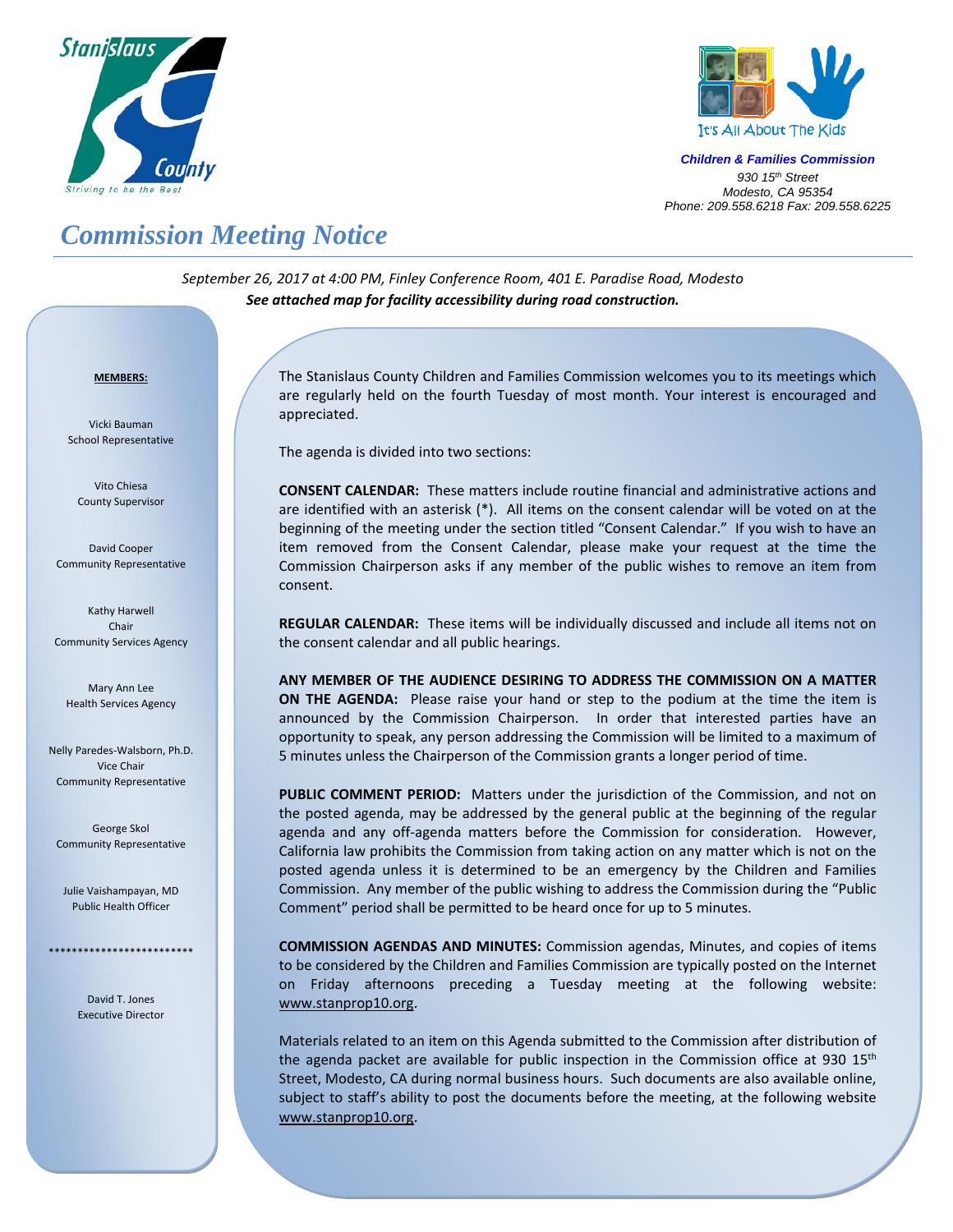



*Children & Families Commission 930 15th Street Modesto, CA 95354 Phone: 209.558.6218 Fax: 209.558.6225*

# *Commission Meeting Notice*

*September 26, 2017 at 4:00 PM, Finley Conference Room, 401 E. Paradise Road, Modesto See attached map for facility accessibility during road construction.*

#### <sup>U</sup>**MEMBERS:**

Vicki Bauman School Representative

Vito Chiesa County Supervisor

David Cooper Community Representative

Kathy Harwell Chair Community Services Agency

Mary Ann Lee Health Services Agency

Nelly Paredes‐Walsborn, Ph.D. Vice Chair Community Representative

George Skol Community Representative

Julie Vaishampayan, MD Public Health Officer

\*\*\*\*\*\*\*\*\*\*\*\*\*\*\*\*\*\*\*\*\*\*\*\*\*

David T. Jones Executive Director **NOTICE REGARDING NON‐ENGLISH SPEAKERS:** Stanislaus County Children & Families Commission meetings are conducted in English and translation to other languages is not provided unless the Commission is notified 72 hours in advance that an interpreter is necessary. Please contact Administration at (209) 558‐6218 should you need a translator for this meeting.

Las juntas de la Comision para Niños y Familias son dirigidas en Ingles y no hay traduccion disponible a menos que la Comision sea notificada con 72 horas por avanzado. Si necesita traducción, por favor contacte a la Comision al (209) 558‐6218. (Por favor tome nota, el mensaje es en Ingles pero se le asistara en Español cuando lo pida.)

**REASONABLE ACCOMMODATIONS:** In compliance with the Americans with Disabilities Act, if you need special assistance to participate in this meeting, please contact the Commission at (209) 558‐6218. Notification 72 hours prior to the meeting will enable the County to make reasonable arrangements to ensure accessibility to this meeting.

RECUSALS: California Government Code Section 87100 states that "no public official at any level of state or local government may make, participate in making or in any way use or attempt to use his/her official position to influence governmental decision in which he/she knows or has reason to know he/she has a disqualifying conflict of interest." Likewise, California Government Code section 1090 provides that certain government officials and employees "…shall not be financially interested in any contract made by tem in their official capacity."

These sections of law permit the Stanislaus County Children and Families Commission to execute contracts so long as the Commissioner(s) with the conflict recuses himself or herself from making, participating in making, or in any way attempting to use his or her official position to influence a decision on the contract.